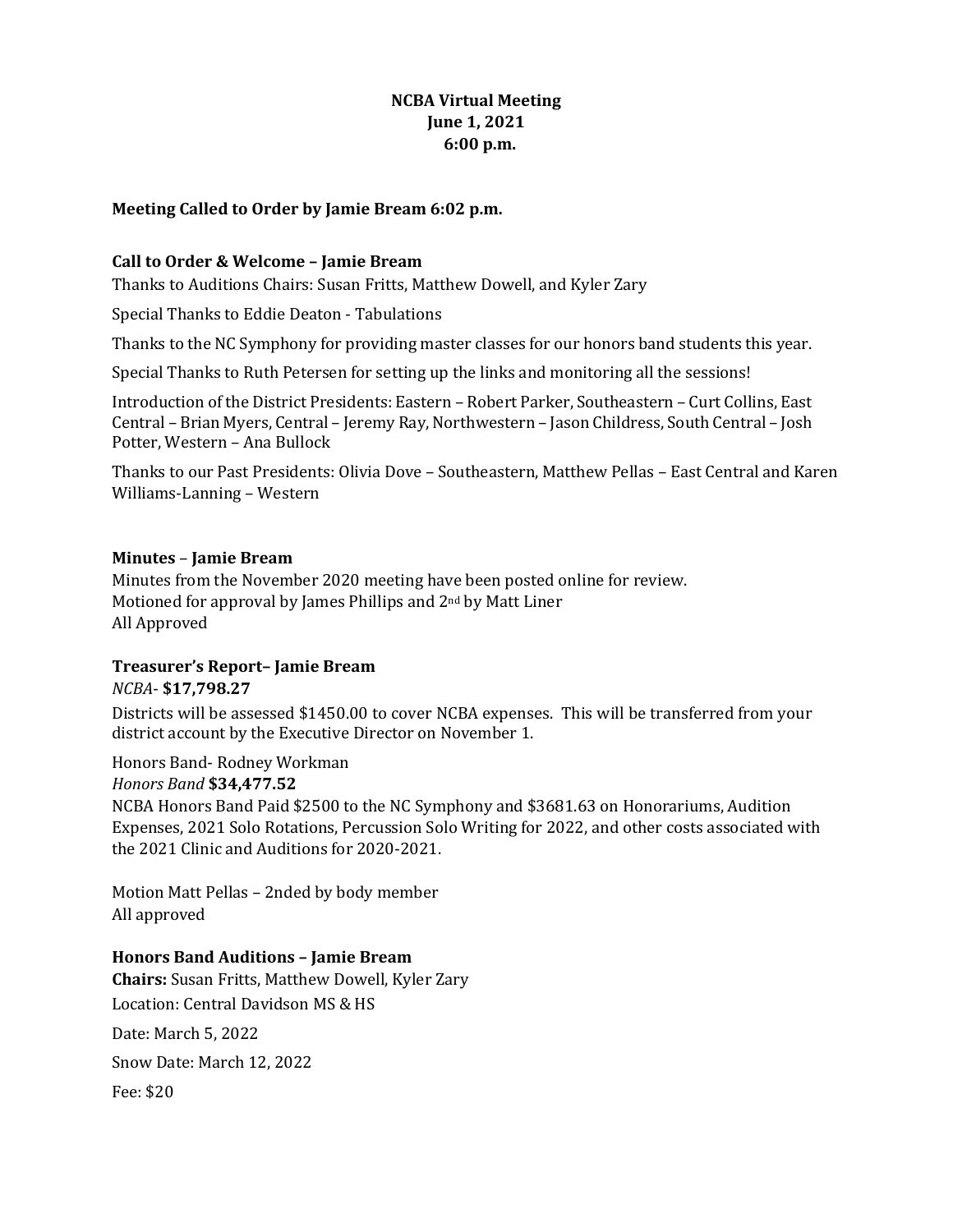# **Honors Band Clinic – Jamie Bream**

**Clinician Assistants:** Olivia Spell, Wes Richardson, Timothy Sale April 29-May 1, 2022 - UNC-Chapel Hill

#### 2022 Clinicians

Middle School - Wendy Higdon

- 9/10 Margi Underwood
- 11/12 Colonel Lowell Graham

# **All-State Honors Band Auditions Committee - Jason Barclift**

The Honors Band Committee recommends the adoption of the new Middle School Percussion (Snare, Mallets, and Timpani) Solos as shared previously via email for the 2021-22 school year.

We plan to have new solos in place for High School Percussion as well as the second set of MS solos in time for the 2022-23 school year.

Jeff Warner is currently working on the 11/12 Winds Solos for 2022-23 and we will once again share them with you for edits in the coming months. Thanks to all of you who took time to play through and examine the first set of solos to limit problems in the future.

# **No member comments.**

#### Vote passed by majority - none opposed.

#### **Concert Band MPA Committee: Jim Kirkpatrick**

MPA Rule 3c. is suspended for 2021-22. Directors may choose to have students perform on their primary instrument in multiple bands from the same school in order to alleviate instrumentation issues that may arise due to the impact of COVID.

A sub-committee has been formed to explore the diversification of the MPA repertoire list and also to investigate current repertoire on the MPA list that potentially promotes cultural and/or racial bias.

MPA additions will only be accepted via the NCBA website. The Google form for submissions is linked on the website. The deadline for Fall 2021 additions is November 1. The deadline for Spring 2022 deletions, grade level changes and additions is April 23.

# **Marching Committee: Matt Leinart**

The Marching Band Competition & Adjudicators Manual for the 2021 season has been updated and is accessible from the marching band page of the NCBA website.

The new judges placemats are accessible from the marching band page of the NCBA website.

Rule 3.05 - Timing Penalties - The marching band committee has voted to eliminate the minimum performance time requirement for the 2021 season.

Reminders about new procedures for the 2021 season:

- $\bullet$  Judging panel has been reduced to utilize only one music effect adjudicator
- Music Performance Ensemble & Music Performance Individual captions have been modified to have "what" & "how" sub-captions.
- $\bullet$  The caption weighting will be as follows...
	- o Music Performance Ensemble 25%
	- $\circ$  Music Performance Individual 15%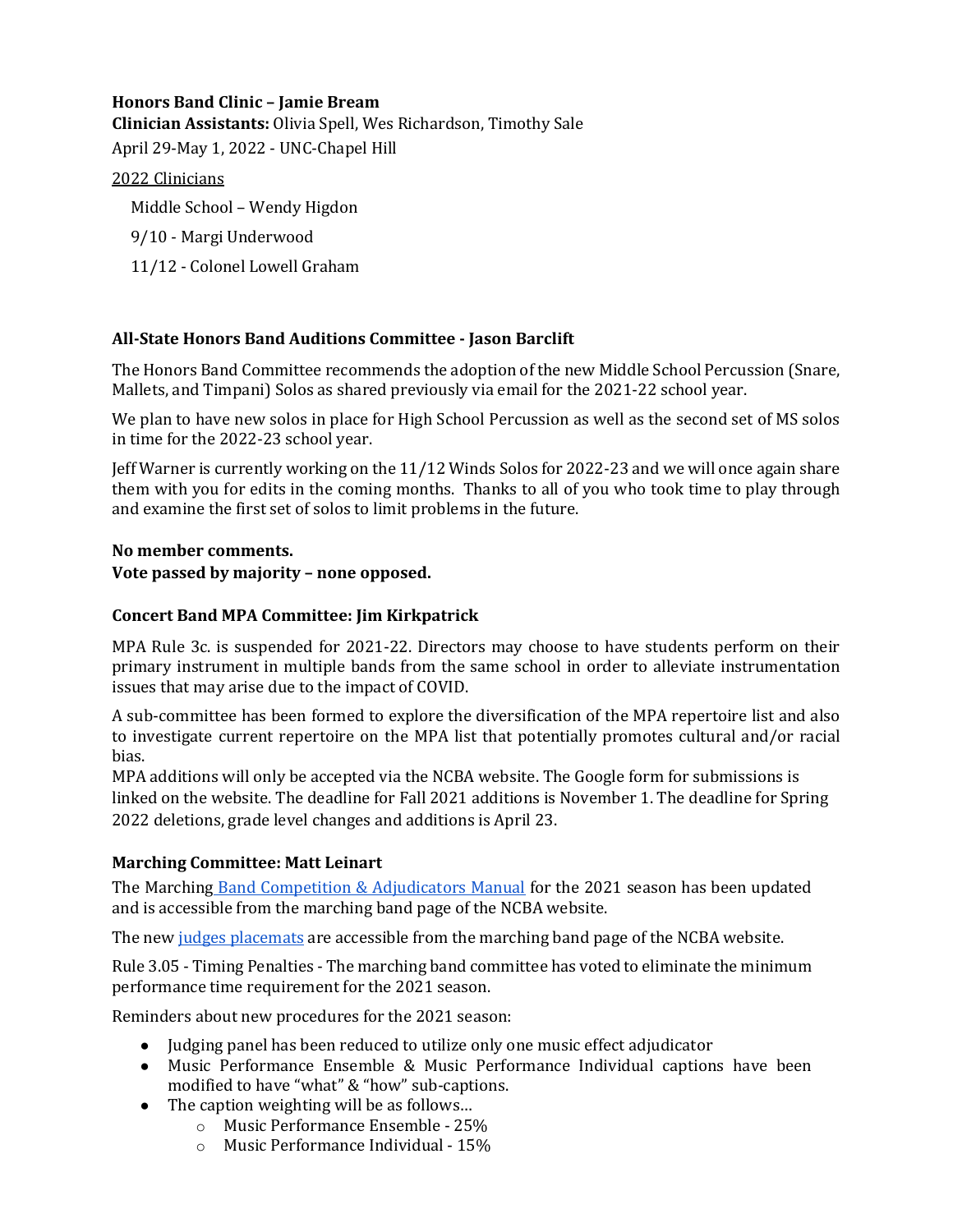- o Music Effect 20%
- $\circ$  Visual Effect 20%
- $\circ$  Visual Performance 20%
- Judges will no longer be required to provide written commentary of a band's performance.

The Calendar of 2021 NCBA Marching Events is listed on the marching band page of the NCBA website.

NCBA show host applications are due August 1st, 2021.

#### **Judge Password:** 2021NCBAmb

# **Hall of Fame - Jim Kirkpatrick**

Nominations for 2022 are due July 1, 2021. Form can be found on the website.

#### *2021 Inductees*

 Jeffery Richardson David Robinson Neil Underwood

#### **NCMEA Conference – Jamie Bream**

Some Highlights with more to come! Dr. Richard Miles Beth Fabrizio Harmony Director Training Triangle Wind Ensemble Triangle Youth Brass Band

# For the Good of the Order - Jamie Bream

NC Honors Orchestra Audition Deadline - June 11th, 2021- More information is on the NCBA website.

#### **James Daugherty:**

Links are on the agenda for the ESSER TOOLKIT: C.A.R.E.S. Act money (Title IV) Review and access this information for possible arts education funding.

**Jamie Bream:** NFHS - Study is published and complete. New guidance likely over the summer.

# **Motion James Phillips Adjourn & Steve Kuni 2nd**

**Meeting Adjourned: 6:28**

#### **Respectfully submitted by Karen Williams Lanning**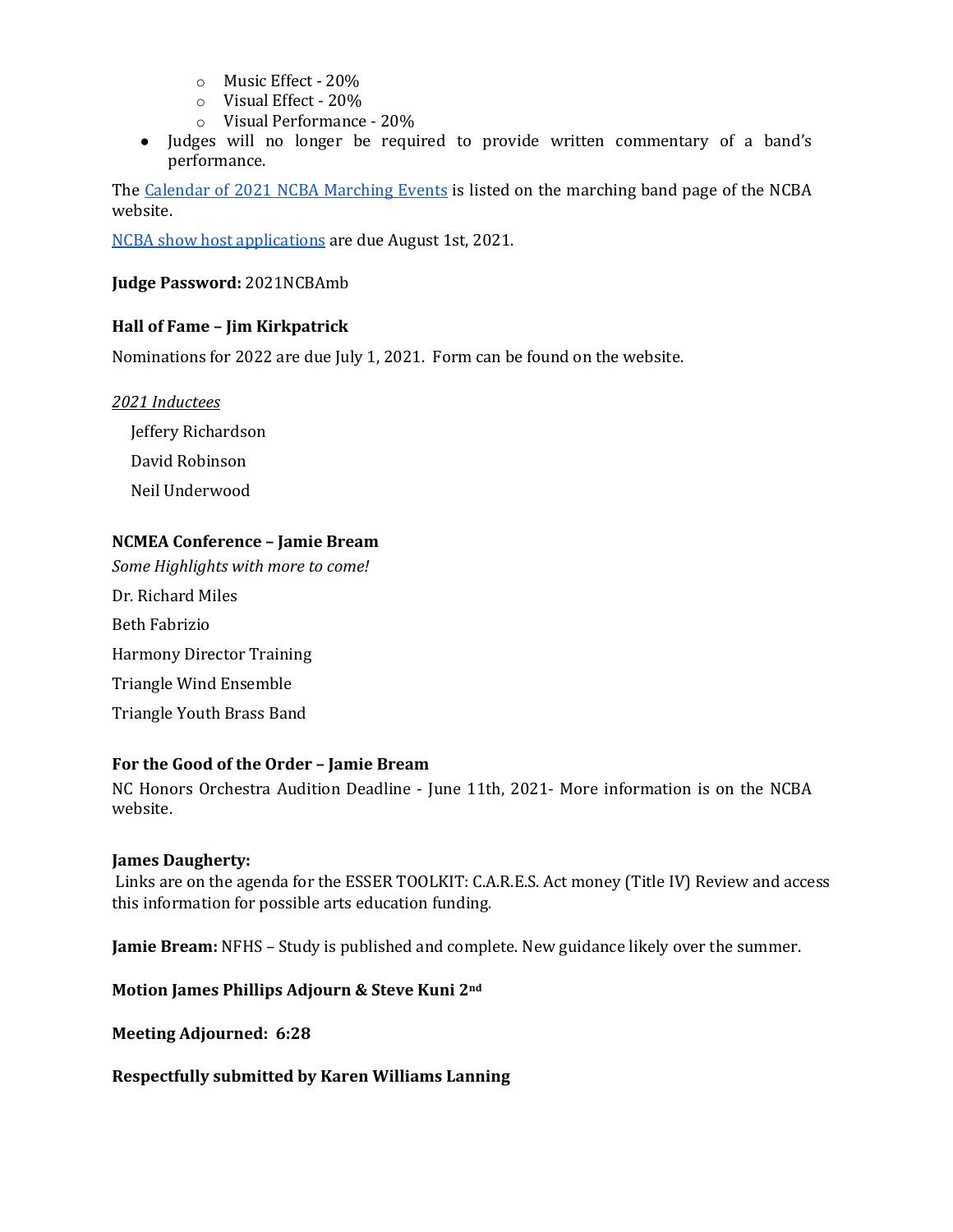#### **General Meeting: Zoom Participants**

Present: James Bream Ruth Petersen Jim Kirkpatrick Al Bright Adam Capps Adam Joiner Adam Reinhardt Alyssa Montgomery Ana Bulluck Andrew Craft Andy Weiss Anna Peterson **Bill Witcher** Blair Dyal Bob Norem Brenda Flowers **Brent Davis** Casey Duryea Chris Foster Colin Choat Colin Tapp **Curt Collins** Greg Jenner James Daugherty James Phillips Jason Barclift **Jason Black** Jason Childers Jennifer Gibson Jim Kirkpatrick Johnathan Hamiel Jorge Benitez Joshua Potter Karen Matthews Katie Ebert Kelly Saunders Kenneth Tysor Kim Barclift Laura Burrell Matt Brusseau Matt Pellas Mekel Rogers Michael Hough Mike Gomez Mike Self G. Dills Myron Massey Olivia Spell Pam Sweet Patrick Haymore